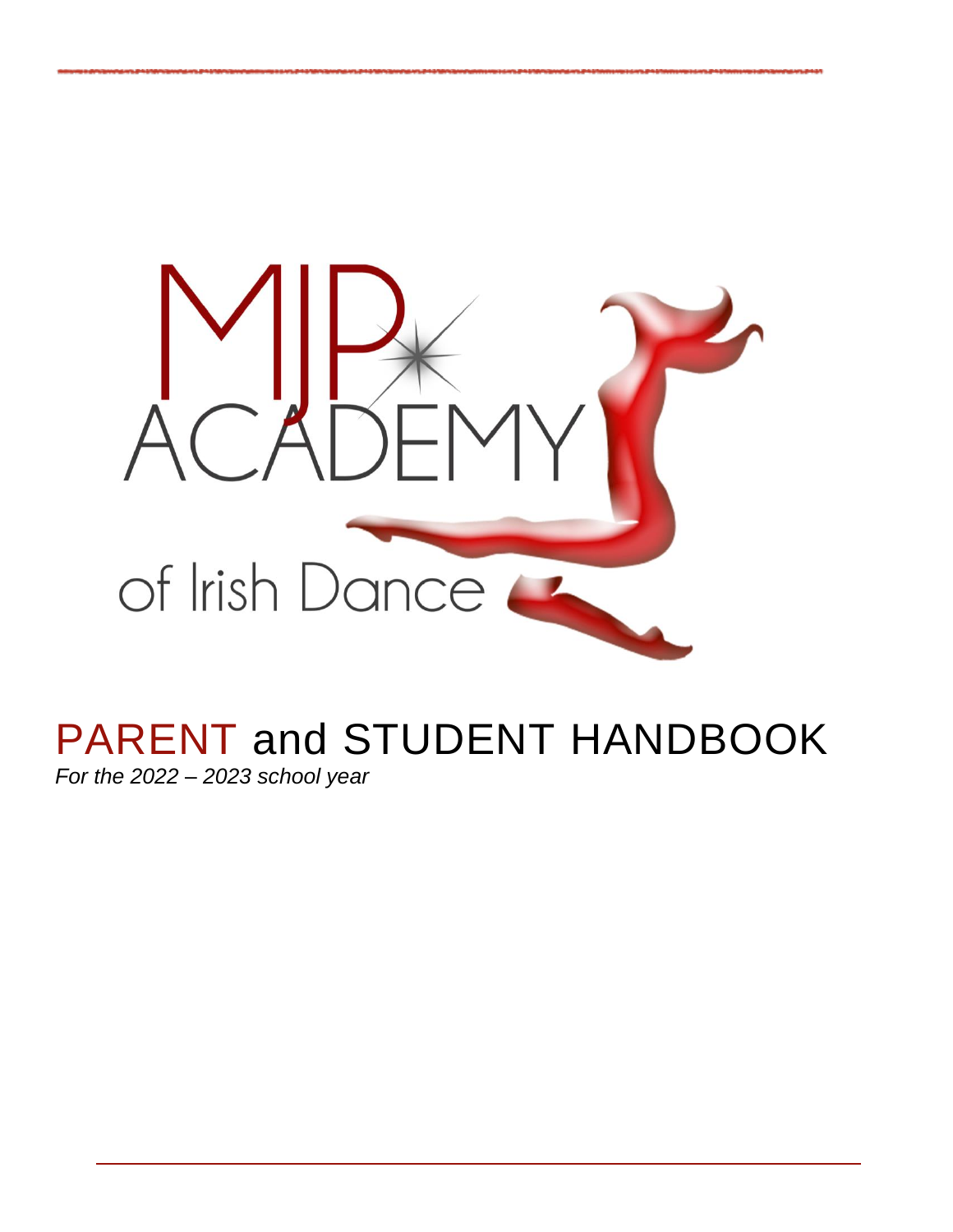## WELCOME

On behalf of our staff and parent committee, it is my pleasure to welcome you to MJP Academy of Irish Dance. We look forward to meeting and working with you.

This handbook has been created for both new and existing dancers and their families. It contains important policies that all parents and dancers are expected to familiarize themselves with each year. If you have additional questions that are not addressed within this handbook, please contact myself or one of our volunteers using the information below.

Our website contains many resources and is updated frequently. Please visit us at [mjpacademy.com](http://www.mjpacademy.com/)

Sincerely,

Miss. Joelle (Joelle Anderson, B.G.S., M.A., T.C.R.G., A.D.C.R.G.) Creative Director & Head Instructor



## CONTACT INFORMATION

| MJP Academy of Irish Dance         | mipacademy@hotmail.com                          |
|------------------------------------|-------------------------------------------------|
| MJP Secretary (Joe Sheppard)       | (403) 271.0696                                  |
| Administrative Assistant           | mip.askme@hotmail.com Rae Bailey (403) 471.8003 |
| <b>MJP Accounting</b>              | mipacctsreceivable@hotmail.com                  |
| <b>MJPIDA</b> (parent association) | mipida2007@gmail.com                            |
| <b>Costume Coordinator</b>         | mip.dress@gmail.com                             |
| Used Shoe/Dress Exchange           | mipshoes@hotmail.com                            |
| <b>MJP fundraising Coordinator</b> | mipidafundraising@hotmail.com                   |

## STUDIO LOCATIONS

SOUTH Bonavista Studio: #14, 1215 Lake Sylvan Dr SE, Calgary, AB NORTH Highwood Community Centre: 16 Harlow Avenue NW, Calgary, AB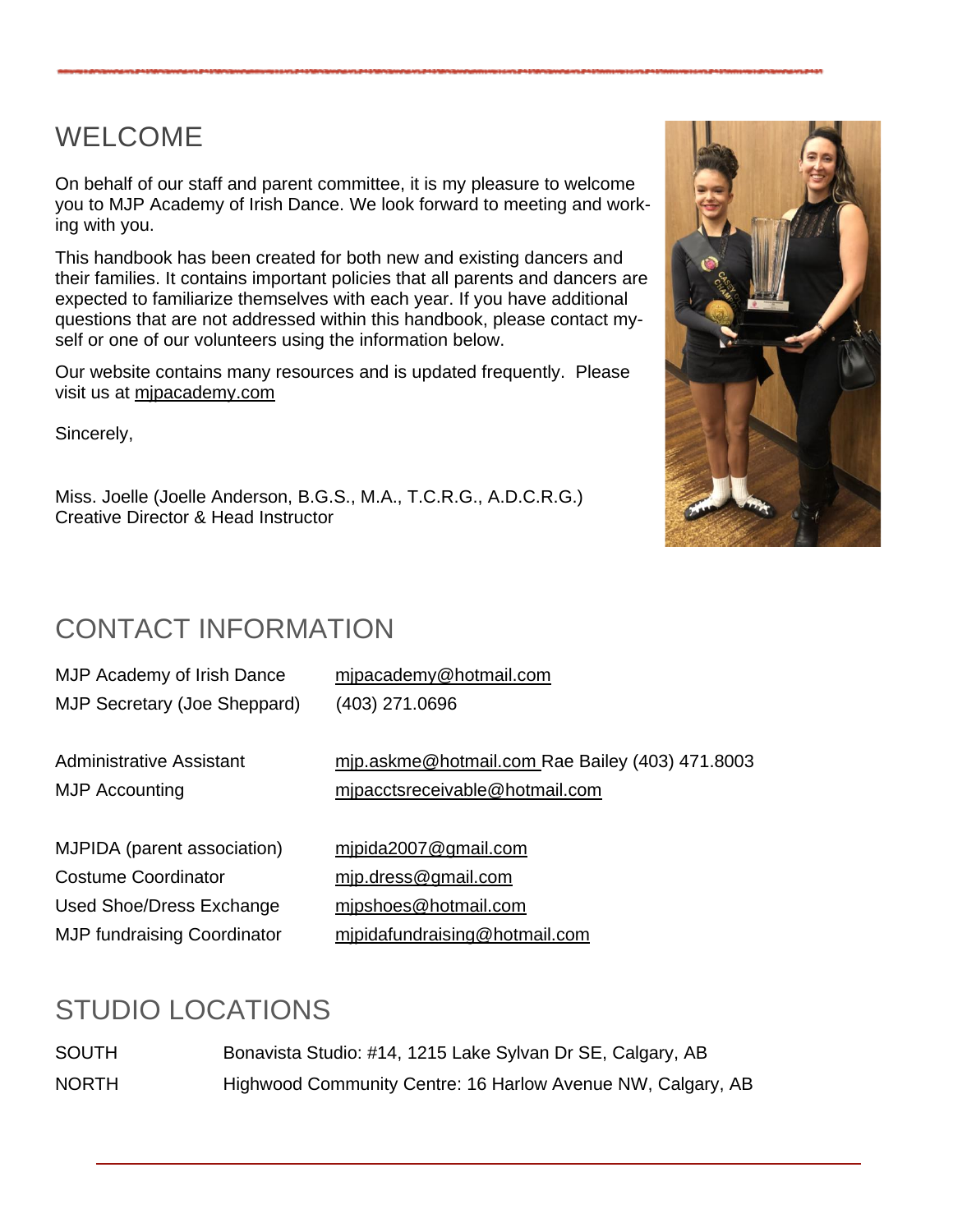## MJP PHILOSOPHY

At MJP Academy, we strive to provide a fun, safe environment for kids and adults to reach their goals, meet new friends and learn about fitness. We wish to create the opportunity for every student to reach his or her full potential.

Our world class instructors provide students with skills that have applications extending far beyond the dance studio. Through dance, our students develop social skills, discipline, and strong characters. They become self-motivated and confident. Our structured dance classes help students to develop time management and goal-setting skills, creativity, and a sense of personal achievement.

Dance training is life training, and the skills developed through dance can be applied throughout your life.

Students of MJP have the option of focusing their dance careers towards competition, show dancing (for example: Riverdance), team dancing, or fitness. MJP also offers a comprehensive teacher training program for students interested in assistant teaching or becoming certified teachers.

MJP provides a structured environment where kids can learn while having fun!

## **INSTRUCTORS**

**JOELLE ANDERSON (Miss. Joelle)** B.G.S., M.A., T.C.R.G., A.D.C.R.G. Creative Director & Head Instructor



Joelle started dancing at the age of 5 in Calgary and continued to dance and compete until the age of 22.

During her dance career, Joelle achieved open status and attended many local and international competitions including Nationals, Worlds, and Oireachtasí in both Western Canada and Ireland. She holds a Master of Arts Degree in Irish Dance Performance from the University of Limerick, Ireland as well as her T.C.R.G. certification. This certifi-

cation along with yearly registration with the Irish Dancing Commission (An Coimisiun le Rinci Gaelacha - CLRG) grants the students of MJP eligibility to register and compete in local, regional, national, and international Irish dance competitions.

Joelle opened MJP Academy of Irish Dance in February of 2007. By 2010 the school had grown to include over 100 students and continues to be successful today

In September 2017, Joelle completed and passed her A.D.C.R.G. exam and is now an accredited adjudicator with CLRG, allowing her to judge (adjudicate) at CLRG Irish dance competitions.

#### **MONIQUE BLESSING (Miss. Monique)**



Monique is a beautiful dancer. She has reached the highest level in competitive dancing and is a strong show dancer with MJP; dancing a leading role in our regular performances. She competed at the North American Championships in solos in 2019 and qualified for the 2020 competition.

Monique strives to make her classes both fun and challenging. Her students can see that she is passionate about her own dancing which makes her a wonderful role model and positive influence on every dancer she encounters in the studio. Monique has diverse hobbies including horse jumping, gymnastics and aerial silks.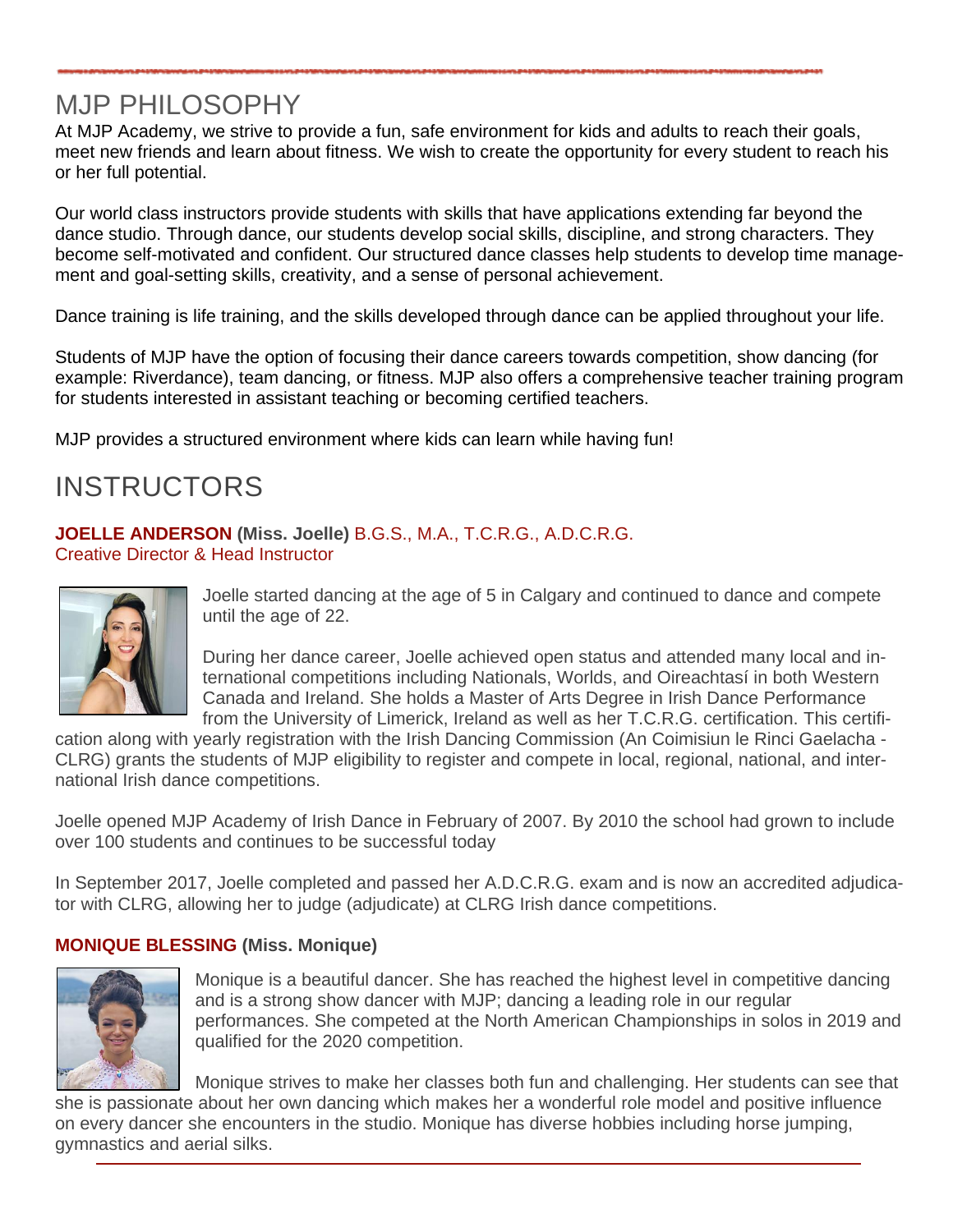#### **ANYA JOHNSTON (Miss. Anya)**



A very talented and driven dancer, Anya inspires her students to work hard and reach their goals. She loves to see her students progress and grow into strong dancers.

Anya started tap and ballet classes at the age of 3. She began Irish dancing at the age of 14 and in just 5 years, achieved the highest level in competition. Anya has participated in 5 Western Canadian World Qualifiers, placing as high as 8th place and has competed at the North American Championships, placing 32nd.

Anya began teaching her first class at MJP in the fall of 2017. She loves to help others and has stated that her favorite things about being at MJP are teaching her own students, and mentoring some of the older dancers at MJP.

#### **LEORA VICZKO (Miss. Leora)**



Leora started dancing with MJP at the young age of 5. She has always been a big supporter of MJP from the start, attending almost every show and competition.

Despite suffering two broken ankles in her career, Leora achieved the top competitive level (open Championships) in 2019. Leora is a natural teacher and leader. She began student teaching with MJP at the age of 11 years old and is still teaching with us now. Her students admire her and are inspired by her passion for dance. Leora is working her

way through her grade exams with the goal of completing her TCRG in the future.

Leora qualified to dance at the North American championships in 2019 and again in 2020. We are proud of all of Leora's achievements and are grateful to have her as a part of the MJP teaching team.

#### COMMUNICATION

Email is our number one mode of communication. Please ensure you supply us with a current, valid email address that you check regularly. Our Instructors are focused on maximizing their time in class with students and are unavailable to address questions during class time. Questions and concerns can be emailed to:

[mjpacademy@hotmail.com](mailto:mjpacademy@hotmail.com) OR [mjp.askme@hotmail.com](mailto:mjp.askme@hotmail.com)

Other resources:

- Website [www.mjpacademy.com](http://www.mjpacademy.com/) contains class schedules, competition information and more.
- Parent Committee Meetings are held throughout the year and are a great way to stay up to date.

While it is our responsibility to ensure we provide accurate, up to date information to you, it is your **responsibility to seek assistance with any questions that you have and access and read the provided information.**

#### IMPORTANT DATES

*\*\**Please refer to the interactive calendar on our website at *[www.mjpacademy.com](http://www.mjpacademy.com/)* to ensure you don't miss any important competitions, performances, or meetings. If you subscribe to our Google calendar you will get automatic reminders and notifications.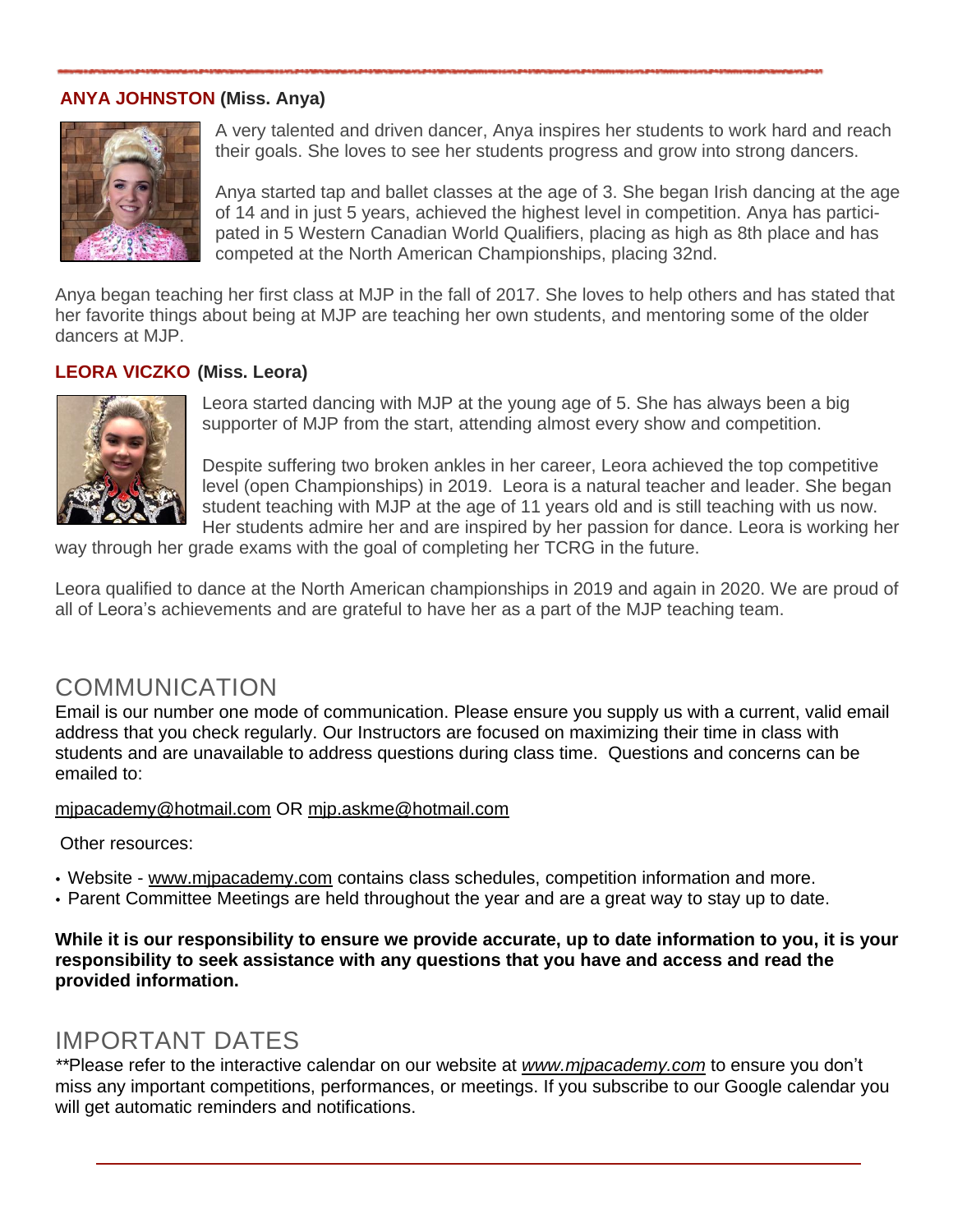### DANCER CHECKLIST

First year dancers, bring your dance shoes and a water bottle to each class. No glass bottles please!

**Second year dancers and up**, please bring both pairs of dance shoes and please wear white socks. You should also bring: A journal (see below for details), skipping rope, yoga mat, yoga blocks (2 preferably), exercise bands (mini loops/theraband).

Please label **all** items that your dancer brings to class so that we can return it if/when it is left behind.

#### DANCER JOURNALS

If you are in your second year of dance and up, please bring a small notebook (journal) to every class with you. This journal should be used ONLY for Irish Dance.

Students will get the most out of their classes by writing down teacher corrections, exercises and stretches received in every class. Journals can then be used to practice at home. Dancers can also to keep a record of each day they practice at home and what corrections they worked on. If you are a competitive dancer, you can keep a log of adjudicator comments from each feis.

#### **First year dancers are encouraged (but not required) to use journals**.

#### CLASS ATTIRE

Students in all class levels are required to come to class wearing proper attire as this allows instructors to see and correct body placement.

Proper attire consists of:

- Leggings or shorts (optional skirt over shorts). Shorts and skirts must be above the knee. Tights should be worn underneath shorts that are excessively short.
- A well-fitting T-shirt or tank top
- Tights and a body suit (skirts are optional), black bodysuits are recommended as they can also be used for performances
- Clean, white socks or poodle socks (for  $2^{nd}$  year dancers and up)
- Hair pulled back and out of your face (i.e. Ponytail)
- A proper supportive sports bra for older dancers
- Dance shoes (PLEASE LABEL YOUR SHOES WITH YOUR NAME)

#### **Jeans, long pants with lose bottoms or long skirts are a tripping hazard and are NOT PERMITTED.**

#### Personal Hygiene

It is strongly recommended that all dancers over the age of 10 consider their personal hygiene when attending dance class. This may include the use of deodorant or antiperspirant.

#### **SHOES**

Irish dancers wear two types of shoes: hard-shoes, and soft-shoes.

**Soft shoes (or Ghillies)** For new dancers, black ballet slippers are acceptable. Boys can wear black jazz shoes. Ballet slippers and jazz shoes can be found NEW at [City](https://citydancewear.com/?gclid=Cj0KCQjwmPSSBhCNARIsAH3cYgY0tHtwRn5jv_SGJaSX2cjkH-FpL5ZvPBysnZsJ9pR7NYiqwkRb6L8aAmuEEALw_wcB) [Dancewear](https://citydancewear.com/?gclid=Cj0KCQjwmPSSBhCNARIsAH3cYgY0tHtwRn5jv_SGJaSX2cjkH-FpL5ZvPBysnZsJ9pR7NYiqwkRb6L8aAmuEEALw_wcB) and [Bodythings.](https://www.bodythings.ca/) They can also be found USED at Once Upon A [Child.](https://www.onceuponachild.com/locations/calgary-ab-northwest)



If you would prefer to purchase Irish dance soft shoes you may do so locally at [Steele](http://irishdanceshoes.com/) Celtic [Dancewear.](http://irishdanceshoes.com/) NOTE: This is the ONLY place in Calgary to purchase new Irish dance shoes! The other dance stores sell HIGHLAND Ghillies, which differ from what is required.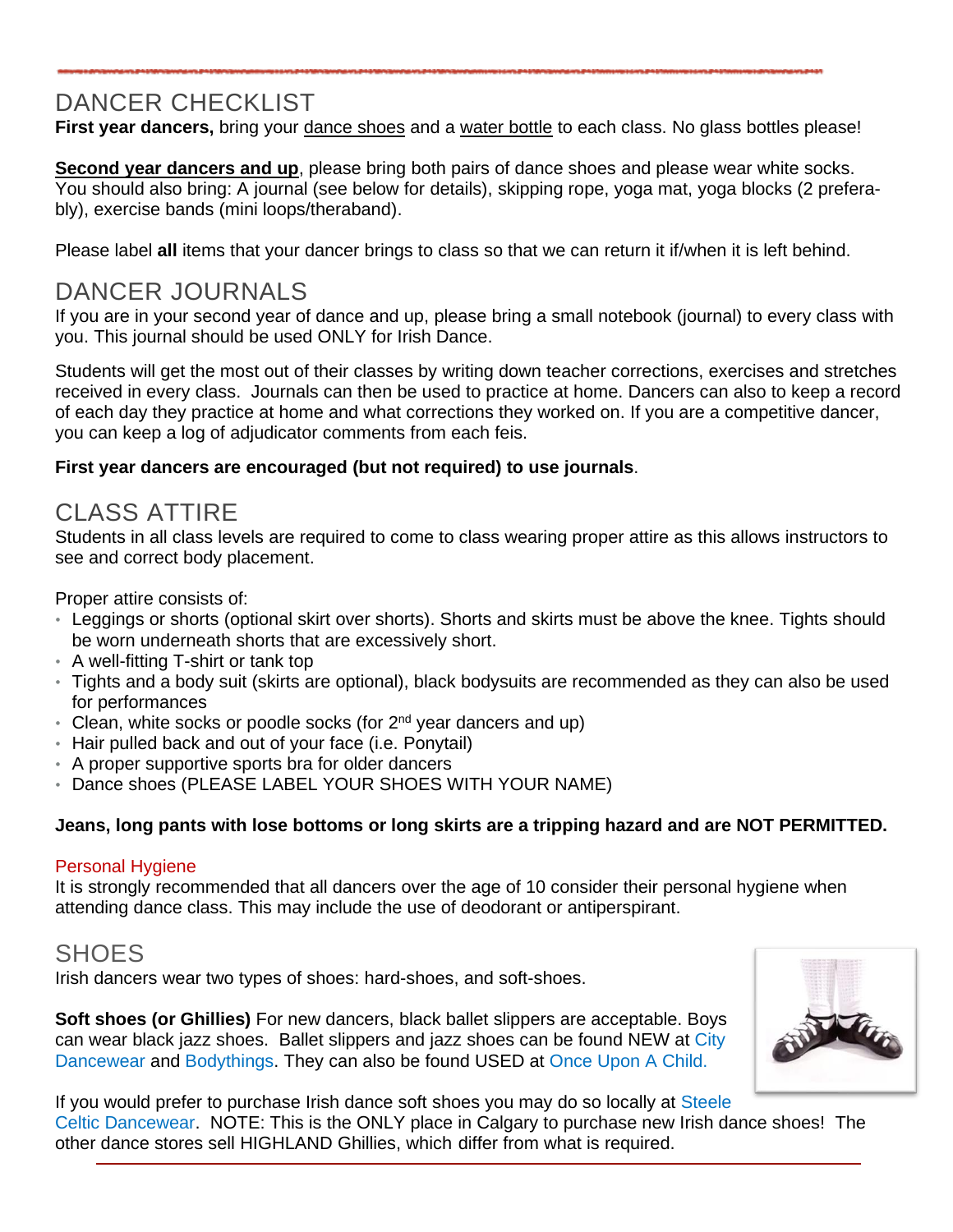**Hard-shoes (or heavy-shoes)** have fiberglass tips on the toes and heels that produce the tapping sound that Irish dancers are known for. Beginners dancers usually need at least 1 year of experience in soft-shoes before they possess the technique and ankle strength required to progress into hard-shoes. As they are expensive, please check with your child's instructor to confirm that they are ready for hard shoes before purchase.



Irish dance shoes can be purchased locally from various vendors at a feis or, from Steele Celtic Dancewear (403) 686-3514 in Calgary, Brogs (780)235-2764 in Edmonton or from various online supliers.

Dance shoes can also be rented yearly from MJPIDA, eliminating the expense of new shoes while your child's shoe size is changing rapidly.

Please refer to the **'Shoe Guide'** located in the 'Members Only' section of the website for further information on purchasing and fitting your first pair of Irish dance shoes.

### ATTENDANCE POLICY

At MJP we encourage our dancers to strive for a record of perfect attendance. This dedication improves student rapport and promotes responsibility for their roles in group dances. In addition, consistent attendance allows dancers the class time needed to prepare for the next class level. Attending every class builds strong, lasting relationships with peers and teachers, and helps to develop self-confidence.

If you will miss more than one class is a row, please email [mjpacademy@hotmail.com.](mailto:mjpacademy@hotmail.com)

#### **ABSENCES**

- MJP does not refund or credit for missed classes.
- Students are encouraged to make-up any classes they have missed.
- Students can make-up in any age and level appropriate class. Ask your instructor to confirm an appropriate class/time
- Missed classes need to be made up within eight weeks.
- More than 5 absences per eight-week attendance period are considered excessive.

We understand that from time to time a class may be missed, but students who miss excessive amounts of time may be asked to withdraw from the class or move down a level. **Please note: in order to participate** in the year end recital, students must have attended at least 80% of their classes during the year.

#### PUNCTUALITY

- Lateness for class may be counted an absence and will be included in your absence summary. Communicating with your teacher ahead of time may excuse your tardiness from being recorded.
- Students arriving after warm-up may be asked to sit and observe the class. Participation without proper warm-up may result in injury.

#### PERFECT ATTENDANCE AWARD

Perfect attendance displays amazing dedication. This is a goal that can be met by every dancer at MJP Academy. Dancers who have achieved no "lates" or "absences" for the duration of an entire dance year will receive the **MJP Attendance Award** at the year end show. This award can be earned by any dancer at any level and can be earned an unlimited number of times.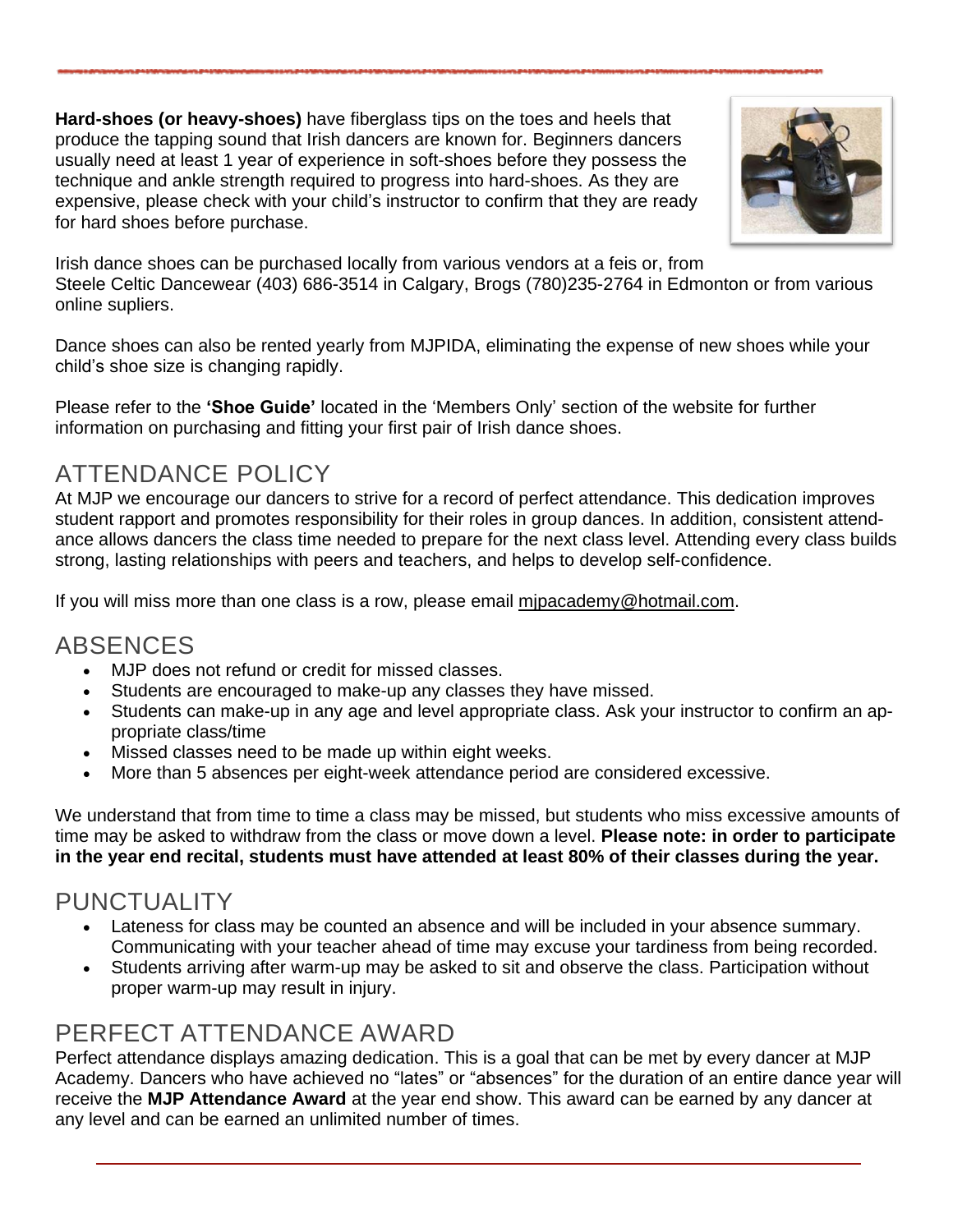### ATTENDING SHOWS / PERFORMANCES

Performances are an exciting way to share the talents of our school. If you commit to a performance, it is expected that you attend. Dancers must arrive at the venue at least 15 minutes before the scheduled rehearsal time for every show (Rehearsals usually take place 45 minutes prior to the show start time). Most of our performance numbers are group dances and will appear chaotic or unprofessional when dancers are forced to improvise at the last minute due to missing members. Not only does this project a poor image of our school, but is also unfair to the dancers who followed through on their commitment to attend.

Dancers arriving late to a scheduled performance, or arriving after the other dancers have finished a rehearsal will not be permitted to dance in the show. Any dancers arriving after the rehearsal of a dance will not be permitted to dance in that particular number at the show. NO EXCEPTIONS. Dancers who are repeatedly late, or cancel at the last minute may not be asked to participate in future performances.

Dancers are expected to arrive at the venue in FULL HAIR AND MAKE UP. Costumes and shoes can be put on after arrival but please avoid unnecessary delay by having hair and make-up finished before leaving the house.

### STORM CLOSURE

If it becomes necessary to cancel classes due to weather conditions, they will not be rescheduled. Students may request to attend a make-up class if an appropriate level is available.

If more than three classes are cancelled due to weather, extra classes will be scheduled at no extra charge to the students. Please listen to local radio stations for snow cancellations.

You will be notified of any cancellations by email as soon as possible. Cancellations will also be posted on our social media.

### CLASS CONDUCT

- **Cell phones or other electronic devices are not permitted** with the exception of use for music with approval for use by the instructor.
- No eating or chewing gum. Dancers attending multiple classes or classes longer that 1 hour may eat during designated breaks.
- Water only. No pop, sugary, caffeinated or energy drinks. (Unless required medically)
- No running, yelling or screaming.
- Please start warming up as soon as you arrive.
- Be respectful of your instructors and fellow students. This includes not interrupting during classes, not being disruptive, and not talking while the instructor is speaking.
- With the exception of designated breaks, students should be working on their dancing at all times.

### ANTI- BULLYING/ABUSE STATEMENT

Bullying, abuse and unkindness, whether physical or emotional, are entirely unacceptable at MJP Academy of Irish Dance. It conflicts sharply with the school's principles and will always be treated seriously.

Bullying or abuse is behavior by an individual or a group, repeated over time, which intentionally hurts another individual or group, either physically or emotionally. Bullying and abuse can take many forms including via text messages or the internet.

If you feel that you or someone else is being bullied or abused, please do not hesitate to come forward and contact Joelle Anderson.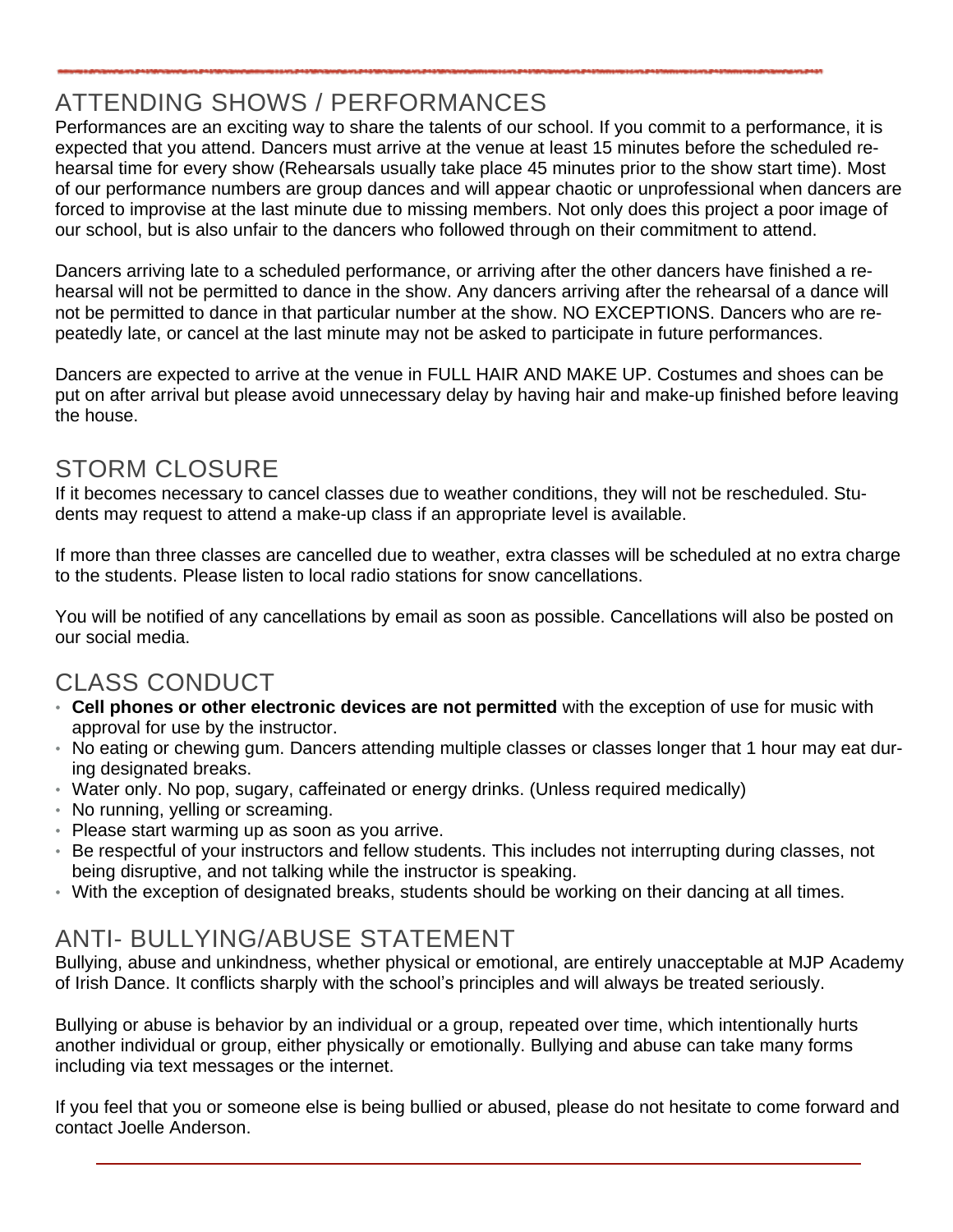## DISCIPLINE POLICY

The goal of MJP Academy is to make dance class a fun, positive learning experience. We hope that we won't ever have to enforce this policy. Our expectation is that every dancer will treat others as they would like to, and deserve to be treated.

In a situation where a dancer's behavior or conduct is not appropriate, discipline will be enforced that is appropriate to the age and development level of the dancer involved. Younger dancers may be asked to sit down for a short time out, older students will be given a warning and then may be asked to leave the studio for the remainder of the class. If a student continues to be disruptive, for all age groups, parental involvement will be requested.

Disciplinary action is applicable to usage of profanity, verbal or physical altercations, or where continued disregard and disrespect toward an instructor or classmate is evident.

If parental involvement is requested, discipline will progress as follows:

**1st Offence**- Parent(s) notified as soon as possible and the student will be required to provide a verbal apology to the classmate(s) and/or instructor in order to return to class.

**2nd Offence**- Parent(s) notified and the student will receive a 2-week suspension from class and dance activities.

**3rd Offence**- Parent(s) notified and the student will be dismissed permanently from the studio.

### CONDUCT AT THE FEIS & EVENTS

Our behavior at a feis or show (parents, teachers and students) is a reflection on our school, especially when dancers are wearing the MJP costume. At MJP, we value sportsmanlike behavior; Please do not speak negatively of any dancers, adjudicators, teachers or other schools. You never know if someone's family member or teacher is sitting right behind or in front of you so, always speak as if they are! Please refrain from making negative comments about our own dancers and school, as well as other dancers and schools, when attending any feiseanna or event. If you have a valid com-plaint, please bring it to Miss Joelle or another teacher so that it can become constructive criticism.

Feel free to speak positively about MJP! Be careful not to put down any other schools in the process. You could speak positively about them as well!

Dancers attending a feis or a dance performance are expected to be **properly attired**. A sports bra and bloomers are not acceptable for a public event. Although the Irish dance community is a small one, competitions and shows are public events so please be weary of who might be in attendance. Proper attire when not wearing your costume can consist of sweatpants or shorts and team jackets or hoodies. Being properly dressed helps to represent yourself and your school in a professional manner.

#### PARENT QUICK TIP

While it can be tempting to tell your dancer to go and get first place as a pep talk, please resist. If the competition becomes all about achieving results, your dancer might equate results to personal self-worth.

**Results are something your dancer has no control over.** So if the competition becomes about winning first or if they are pressured to achieve results then your dancer can perform poorly. We cannot control how the other dancers will perform or which dancer the judge will like best. The only thing your dancer can control is how they dance. So, if your dancer focuses on dancing the best they can and stays focused on having fun and completing a strong performance, your dancer will perform better and will have a more positive experience.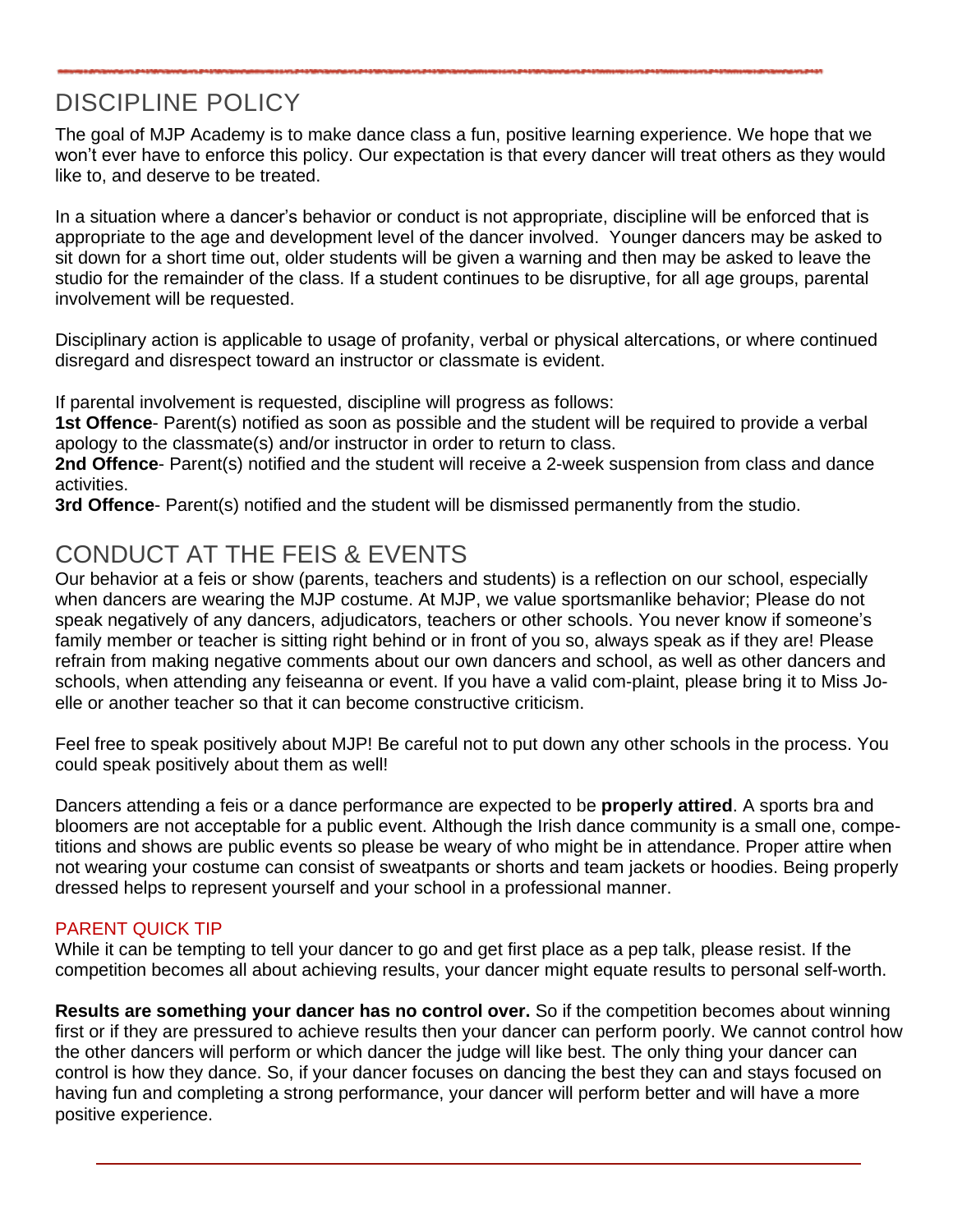## AT HOME PRACTICE

MJP Academy students are encouraged to practice at home as often as possible. Even a few minutes each day can contribute to the noticeable improvement of both new and experienced dancers. Don't forget to use your dance journals. Our website's "member's only" section includes a number of at home practice resources to help your child with this task.

As parents are sometimes unclear of their role in assisting with at home practice, we ask that you help your child find the time and space to practice and leave the rest up to them. If your child is young, you can read their journal notes aloud for them, but please do not try to coach or teach your child as far as steps and technique are concerned, as this can un-train things we have been working with your child to do and can confuse them. As well, coaching your child runs the risk of your dancer equating how they perform with how you feel about them as a person. This will only serve to put more pressure and stress on your child. Teaching your child to dance is the teacher's job. We are professionals and will do our very best to ensure your child is prepared mentally and physically for the next class, performance or feis.

#### PRACTICE MUSIC

Since timing is the most important thing when a dancer is performing, it is important that dancers have Irish dance music at home to practice with. The more time our dancers spend practicing counting and dancing to their music, the better dancers they will become. We have links to some of our favorite artists on the "Members only" page of the MJP website.

*Feis the App* and *Beat-Irish Dance Feis Music App* are two specifically Irish dance music apps offering practice music for dancers at all levels. Beginner music is free on both apps. Music for higher levels requires monthly subscriptions. Both are available for download on the App Store and the Google Play Store.

### PRACTICE VIDEOS

Our YouTube channel (MJP [Academy\)](https://www.youtube.com/c/MJPAcademyIrishDance) contains **practice videos** where beginners can practice their dances along with us at different speeds, **how-to videos** for exercises and stretches and general dance tips and tricks. We also have videos of how to dance the **Traditional Sets**.

#### PARENT VIEWING

MJP Academy classes are 'closed door' as our dancers are easily distracted by onlookers, especially our younger dancers. During late November, parents (and other fans!) are invited into class to watch some of the dance steps and skills that students have learned. Confirmed dates will be communicated via email and are on the calendar on the MJP website.

#### MJPIDA (MJP IRISH DANCE ASSOCIATION)

MJPIDA is a registered non-profit society formed to provide fundraising and volunteer support for dancers of MJP Academy of Irish Dance. For example, MJPIDA provides subsidies that offset the cost of studio rental fees and workshop costs. In turn, this reduces tuition and workshop fees for dancers.

The business of the society is conducted by an elected Board, under the overall direction of members who meet bi-monthly from September to June. MJPIDA exists and operates separately from MJP Academy of Irish Dance. Meetings are open to everyone and are a great way to meet other members and have a say in MJPIDA operations.

With the exception of **TINY TOES**, parents/guardians of dancers and/or dancers who have reached age of majority are required to join and participate in the MJPIDA.

MJPIDA supports **all** MJP dancers and their families. For more details about MJPIDA, please contact them at [mjpida2007@gmail.com](mailto:mjpida2007@gmail.com) or read the MJPIDA Handbook.